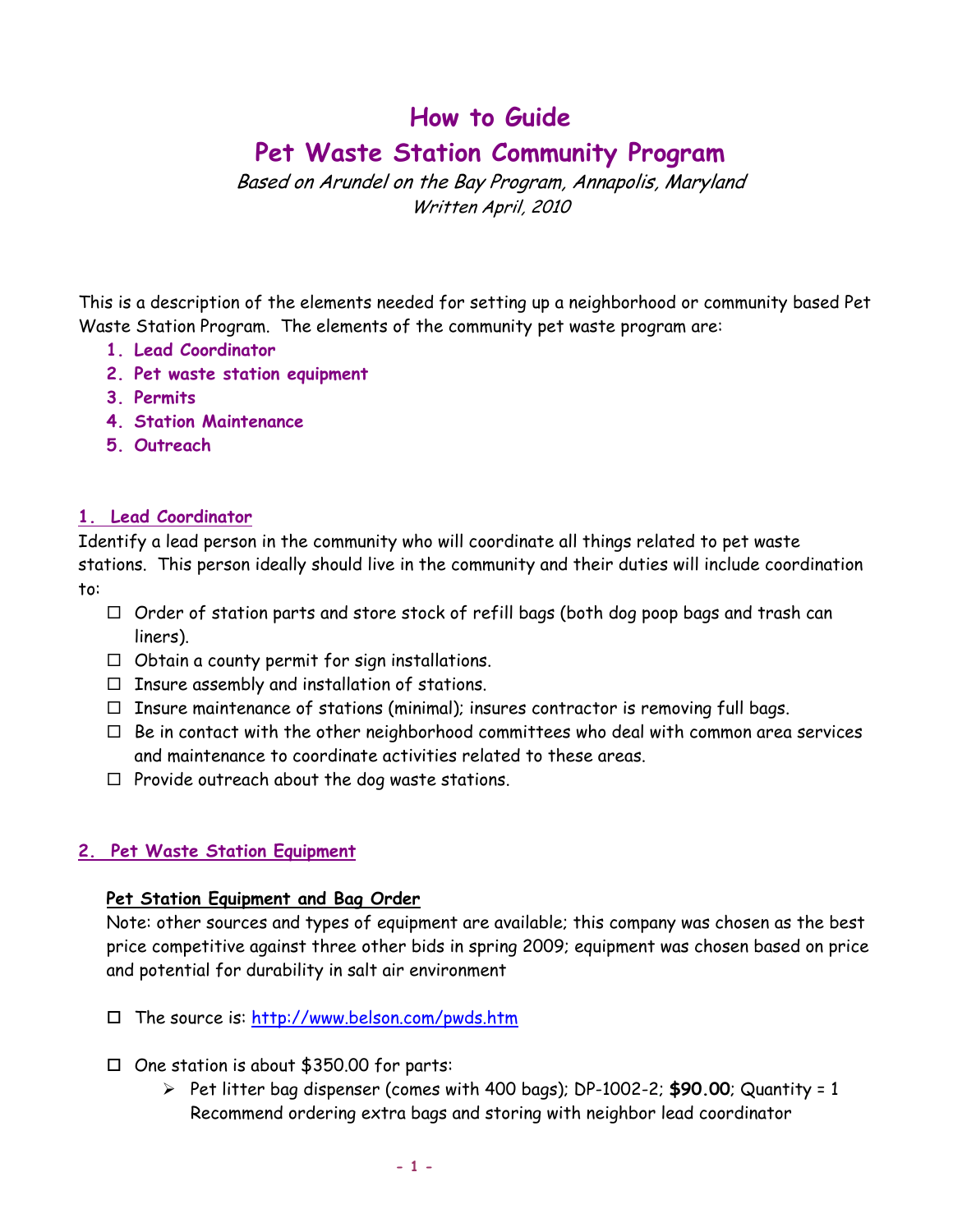- ¾ 10 gallon round waste receptacle (aluminum green); DP-1206; **\$180.00**; Quantity = 1
- ¾ Heavy waste bag receptacle liner bags; DP-1404**; \$19.00**; Quantity = 1 Recommend ordering extra waste bag receptacle liners and storing with neighbor lead coordinator
- $\triangleright$  2" X 2" square mounting post 4' to 8' telescopic post galvanized; DP-1301-P; **\$61.00**; Quantity = 1



# **Assembly and Installation**

- $\Box$  Assembly is based on the equipment described above. It is simple to assemble, requires two people and about 40 minutes per station. A screw driver, wrench and socket are required. Consider asking a neighborhood Boy Scout, who will earn community service credit for assisting, for help.
- $\Box$  Installation, after site selection and permitting, can be completed by a neighbor or contractor.
	- $\triangleright$  Prior to installation day, mark selected sites with surveyor's paint.
	- ¾ Total Lawn Service, Brad Robinson/Owner, 410 353 9566 installs stations (of the type described above-does not include price of equipment) for \$75.00/station (includes concrete).

#### **Site Selection for Stations**

- $\Box$  Work with the community home owner's association.
- $\Box$  Consider locations that are on community property. Avoid private property.
- $\Box$  Areas in the Anne Arundel County right-of-way may be considered, however this is NOT optimal.
- $\Box$  Locations need to be on the route that people are known to use when walking dogs. Talk with the dog owners and observe the area for a few weeks prior to final site selection.
- $\Box$  Locations need to be accessible, visible (without impairing view lanes), yet far enough off of the road to be safely away from snow plows and areas needed for access by public utility service vehicles.

#### **Signs**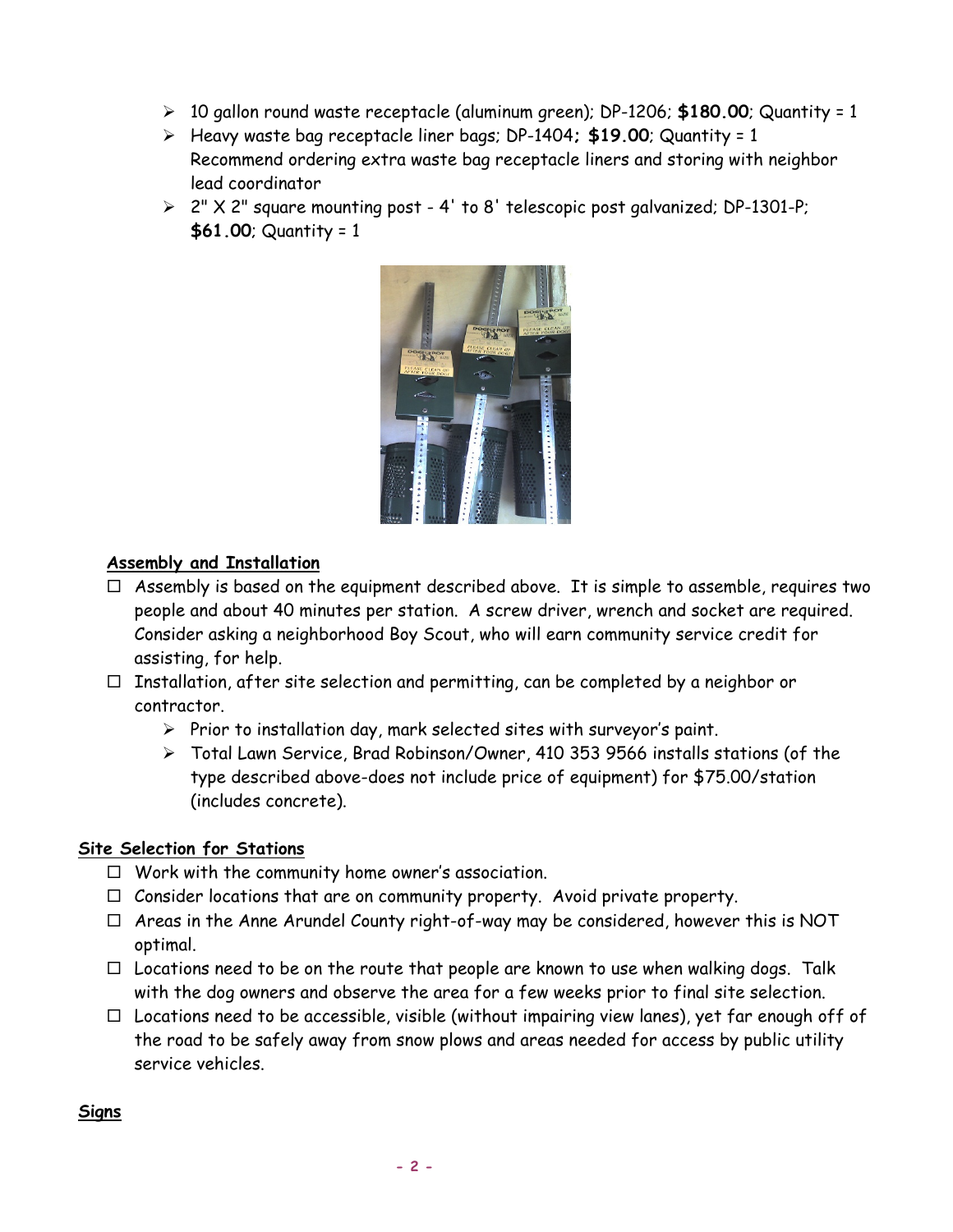- $\Box$  Watershed Steward Academy (WSA) sign with all of the partnering logos and simple pollution prevention message and Anne Arundel County law citation requiring removal of pet waste.
- WSA signs are free of charge, while funding lasts. Please contact Suzanne Etgen [setgen@aacps.org](mailto:setgen@aacps.org) or Lara Mulvaney Imulvaney@aacps.org for signs.



### **3. Permits**

- A permit is required. Permits are **MUCH MORE** DIFFICULT if the selected sited is in the Anne Arundel County right-of-way. Community property is your best option with regard to a smoother permitting process.
- $\Box$  You must file a "Building Permit Application" which can be obtained at: <http://www.aacounty.org/IP/Resources/BuildPermAppl2009.pdf>
- Anne Arundel County Department of Inspections and Permits contact information is: 410 222 7730 and<http://www.aacounty.org/IP/PAC/ApplInstruct.cfm>
- $\Box$  All stations/signs must have permits; multiple stations in a neighborhood can be approved under one permit and one permit application.
	- ¾ Permit application includes: application form and site plan locations for each station.

#### **4. Maintenance**

- $\Box$  The primary maintenance tasks are emptying the trash can liner full of used dog poop bags and replacing a new trash can liner, and replacing the dog poop bag with refills as necessary.
- $\Box$  We encourage that trash filled with dog waste go to the land fill where it becomes both controlled and a point source (by being part of the land fill).
- Oyster Harbor and Arundel on the Bay hire the landscape/lawn service provider, that currently at mows and maintains the community's common areas, to complete the additional maintenance tasks described above.
	- ¾ Total Lawn Service, Brad Robinson/Owner, 410 353 9566 will service each station like every two weeks for \$10 per station with an additional \$20 fee for disposal of dog waste. All bag refills (dog poop bags and trash can liners) are provided to the contractor by the community through the lead coordinator to contractor.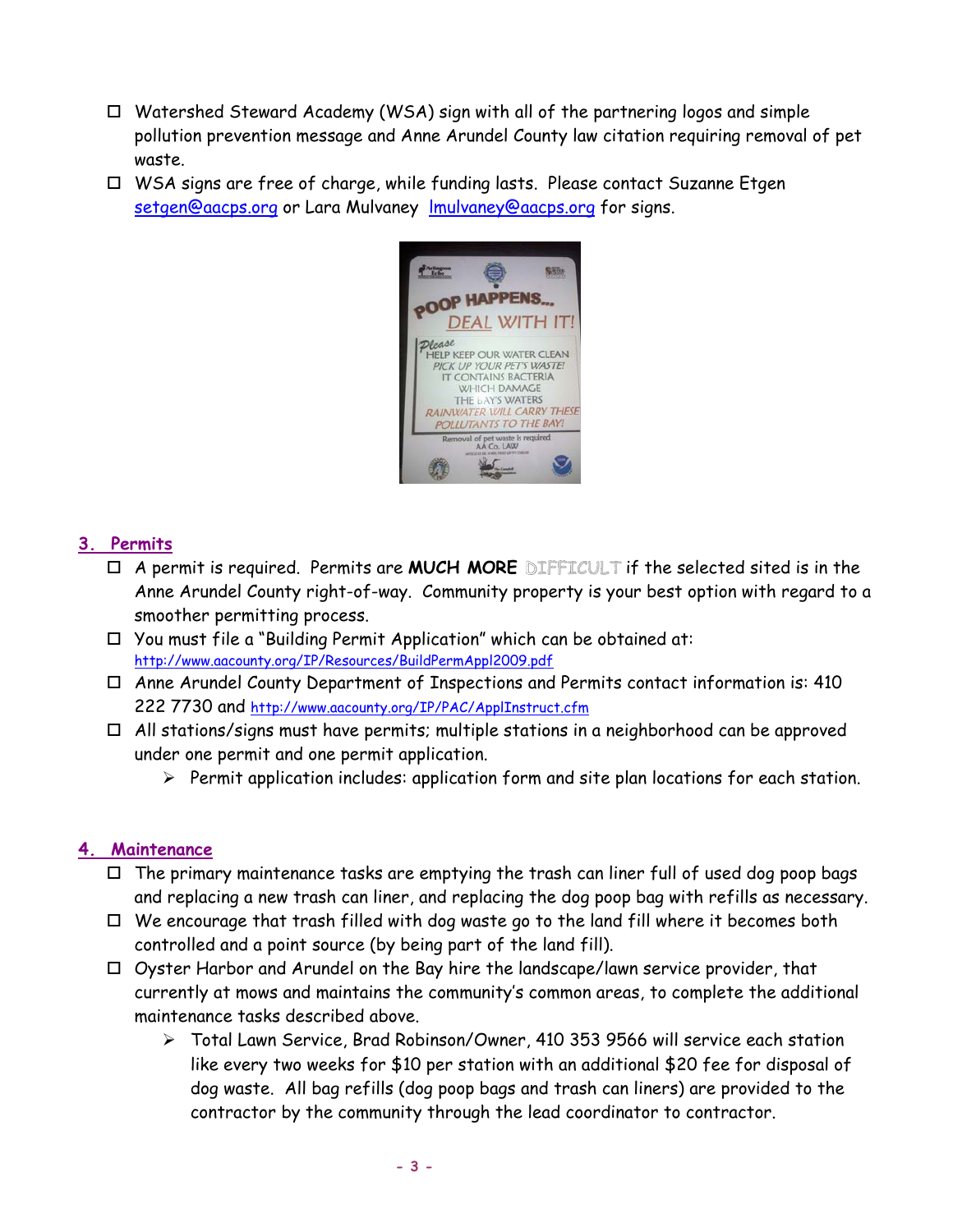## **5. Outreach**

Messages:

- $\triangleright$  Picking up your pet's waste helps keep our water clean.
- $\triangleright$  Pet waste contains bacteria which damages the Chesapeake Bay's waters.
- $\triangleright$  Rainwater will carry these pollutants to the Bay.
- ¾ Removal of pet waste is required by Anne Arundel County Law, Article 12 Section 4- 909; fines are up to \$500.00.
- ¾ Neighbors will like NOT having to avoid doggie poop while out walking.
- $\triangleright$  Location of pet waste stations.
- $\triangleright$  Periodic reminders to community that the stations are there and recommending continual use.
- $\Box$  Create a Google Map showing the locations of the pet waste stations in your community.



**Pet Waste Stations**  Green pins = Arundel on the Bay Blue pins = Oyster Harbor Yellow pin = recycling station Or follow this link: http://maps.google.com/maps/ms?hl=en&ie=U TF8&msa=0&msid=104213800331080775136. 00046e4be3a43edcffa5d&z=15

Video links:

¾ <http://www.youtube.com/watch?v=6JqKz8pfz0Y> (.31 seconds)

- $\Box$  Message opportunities:
	- $\triangleright$  Community newsletter.
	- $\triangleright$  Community web site.
	- $\triangleright$  Community email list serve messages.
	- $\triangleright$  Announcements at community parties, gatherings, home owner general meetings.